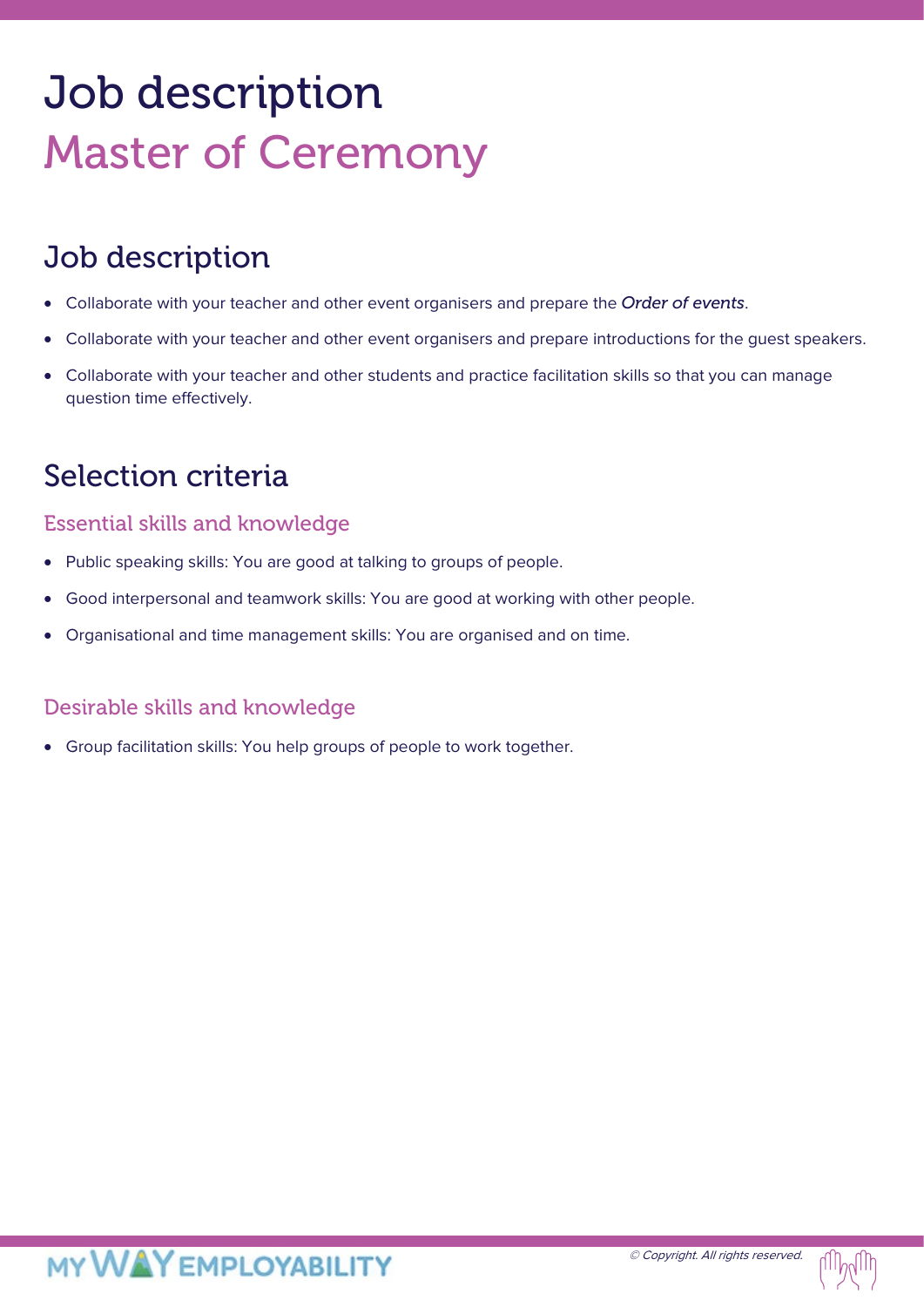# Address the selection criteria Master of Ceremony

# Step 1. Think about the job

 $\Box$  Read the job description.

Read the selection criteria.

### Job description

- Collaborate with your teacher and other event organisers and prepare the *Order of events*.
- $\Box$  Collaborate with your teacher and other event organisers and prepare introductions for the quest speakers.
- $\Box$  Collaborate with your teacher and other students and practice facilitation skills so that you can manage question time effectively.

### Selection criteria

Essential skills and knowledge

- $\Box$  Public speaking skills.
- $\Box$  Good interpersonal and teamwork skills.
- $\Box$  Organisational and time management skills.

### Desirable skills and knowledge:

Skills that are good to have

Skills you must have

 $\Box$  Group facilitation skills.

# Read the selection criteria again

Tick those skills that you have.

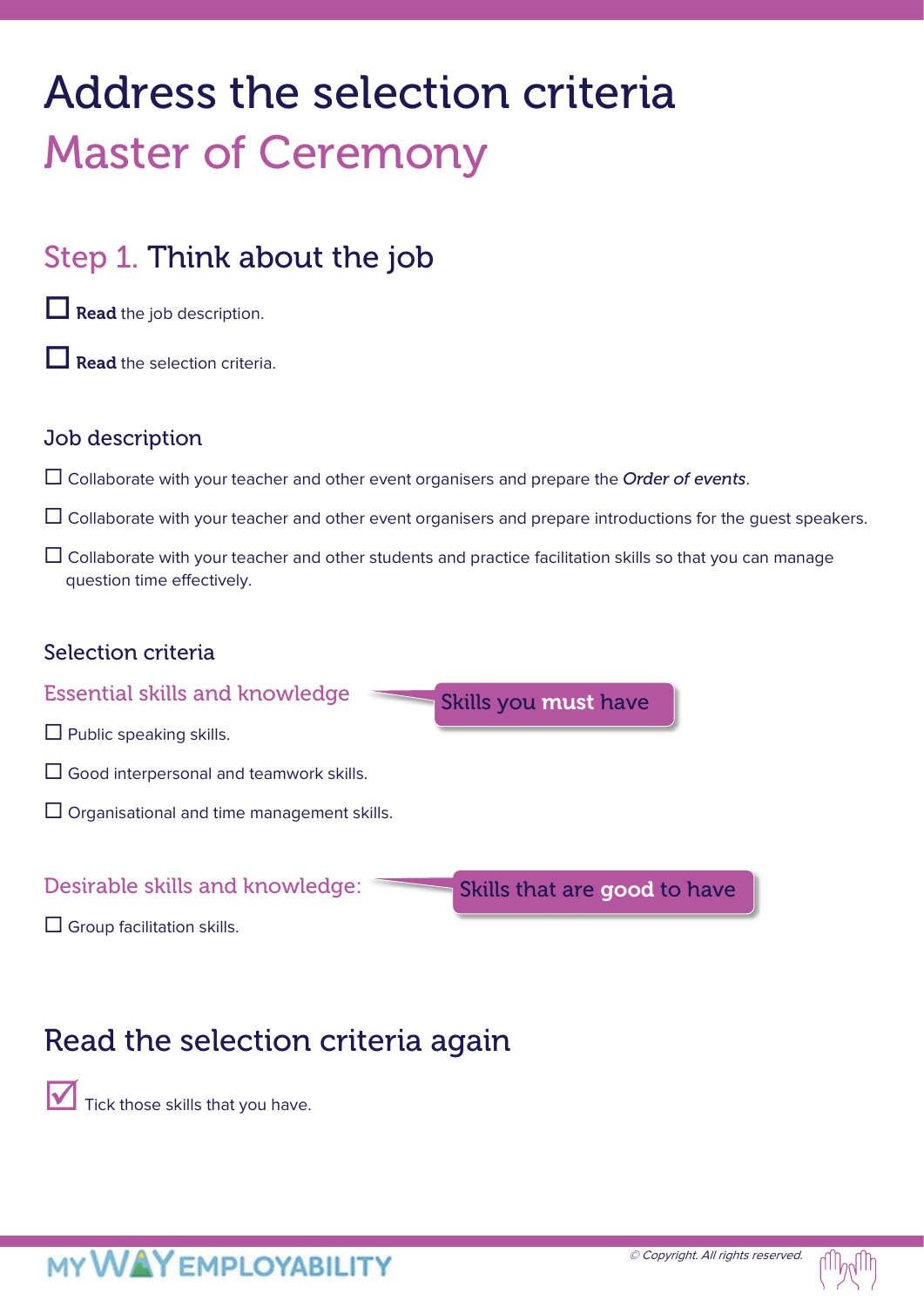## Step 2. Address the selection criteria

Look at this example: Essential criteria I have public speaking skills. I talk at school assemblies and do drama. I have good interpersonal skills because I get along with my teachers and students in my class. I am very punctual – always on time. Desirable criteria I have managed by brother and sister. 2. You say the skill you have 3. The example 1. Write the headings

### Now write how you meet the selection criteria on a separate sheet of paper.

Write about each skill and knowledge listed in the selection criteria.

- Use headings.
- Write a sentence that says the skill that you have.
- Write a sentence about when you have used this skill.

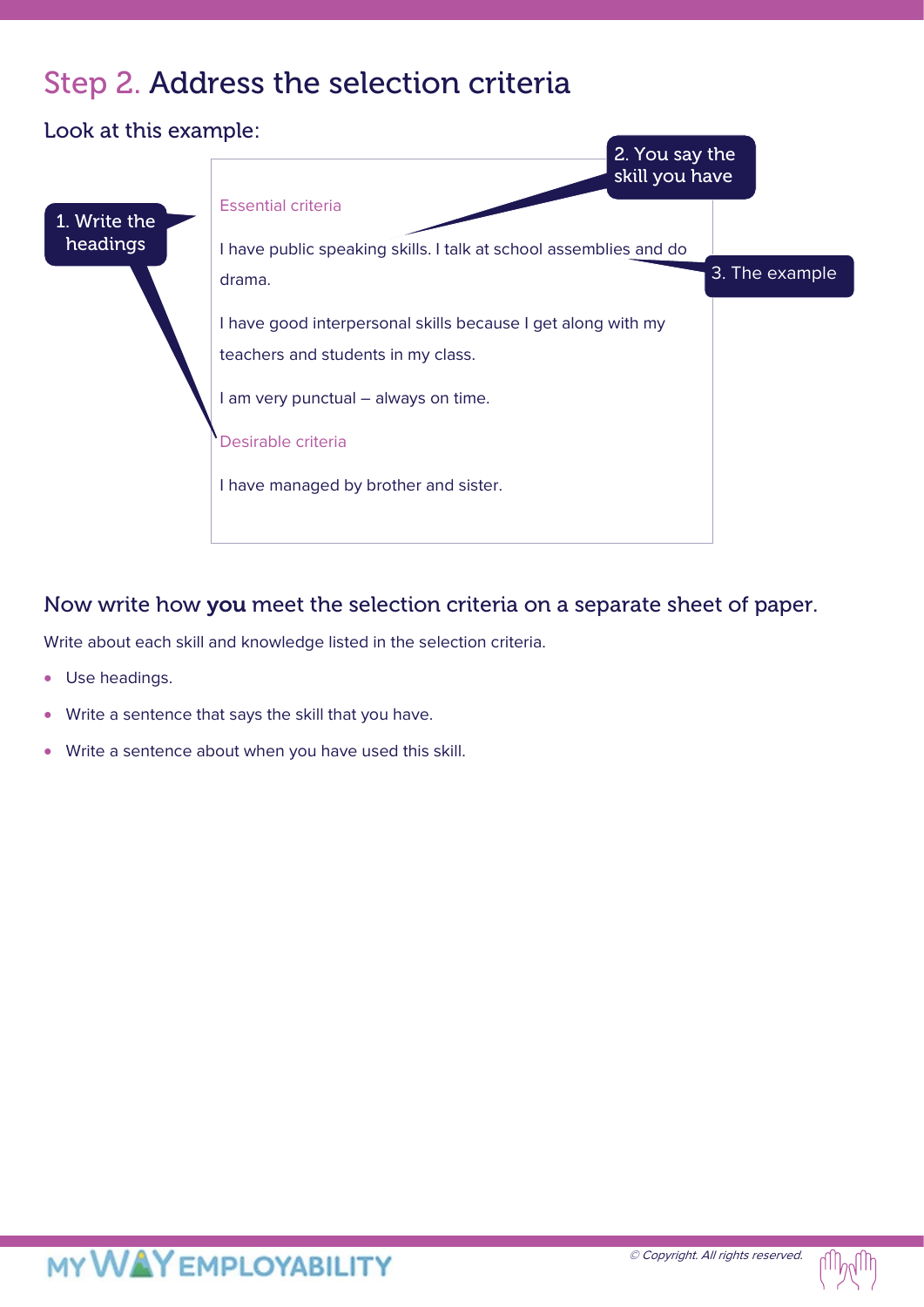# Step 3. Write a covering letter

### Read this example:

#### Dear Mr George

My name is [Write your name] and I would like to apply for the Master of Ceremony role.

Please find attached a paragraph that shows how I meet the selection criteria. I have included my resume.

I would really like to be considered for this role because I am good at talking to people.

Yours sincerely,

[Write your name]

### Now write your covering letter on a separate sheet of paper.

Write about:

- Who you are.
- What job you are applying for.
- What documents you are giving them.
- A sentence about why you will be good at the job.

# Step 4. Make your job application.



Put these 3 documents together:

 $\square$  Covering letter that you have written.

 $\Box$  Your address to the selection criteria document.

**T** Your resume.

 $\square$  Give your application to your teacher.